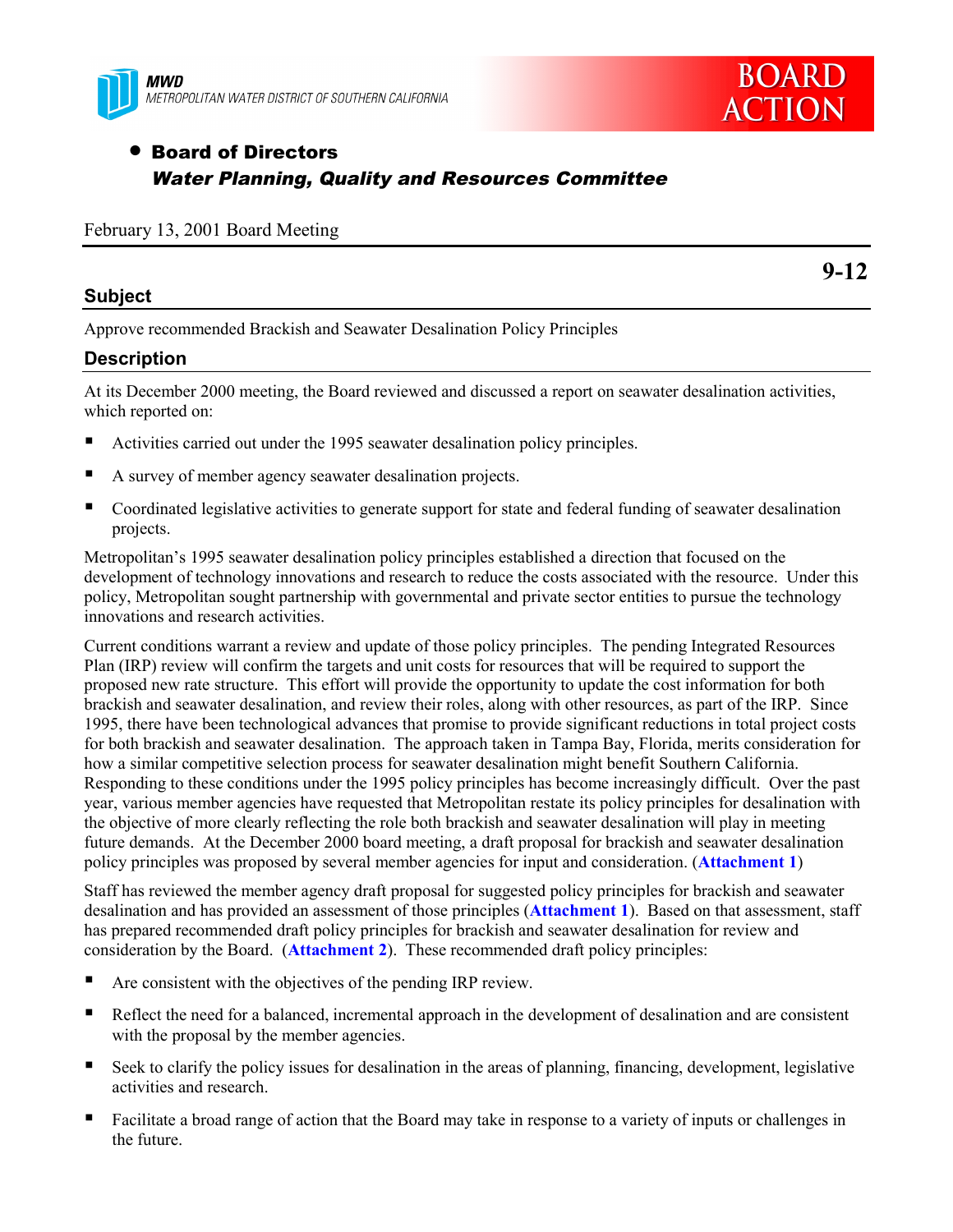For each principle, staff has prepared an alternative principle that offers a contrasting policy or direction. The alternative principles are presented for Board discussion.

The proposed action is not subject to the California Environmental Quality Act (CEQA), because it can be seen with certainty that there is no possibility that the proposed action may have a significant effect on the environment (State CEQA Guidelines, Section 15061(b)(3)).

### **Policy**

Prior Board direction provided by board letter dated July 18, 1995

### **Board Options/Fiscal Impacts**

#### **Option #1**

Determine that the proposed action is not subject to CEQA pursuant to Section 15061(b)(3) of the State CEQA Guidelines. Approve the recommended draft desalination policy principles (**Attachment 2**). **Fiscal Impact:** There is no immediate impact from this action. However, approving the recommended draft policy principles will change Metropolitan's direction on brackish and seawater desalination, providing opportunities in the future to lower the overall costs for the resource. The recommended principles will also facilitate consideration of brackish and seawater desalination opportunities in the IRP review. Retaining the 1995 policy principles may not provide Metropolitan the ability to take advantage of future opportunities to lower the overall costs for desalination, because of their focus and approach.

#### **Option #2**

Determine that the proposed action is not subject to CEQA pursuant to Section 15061(b)(3) of the State CEQA Guidelines. Approve a combination of the recommended draft policy principles and/or alternative principles, as presented in Attachment 2.

**Fiscal Impact:** Same as Option #1.

#### **Option #3**

Take no action. Incorporate desalination in the IRP review within the context of the 1995 policy principles and receive further direction from the Board as the IRP review is prepared. **Fiscal Impact:** There is no direct impact from this action.

#### **Staff Recommendation**

Option #1

ttenher M. 1/26/2001 <u>faue</u> *Date*

*Stephen N. Arakawa Manager, Water Resource Management*

1/29/2001 <u>ane</u> *General Manager Date*

**Attachment 1 – Metropolitan Staff Assessment of Member Agency Suggested Policy Principles Attachment 2 - Draft Policy Principles for Desalination**

BLA #817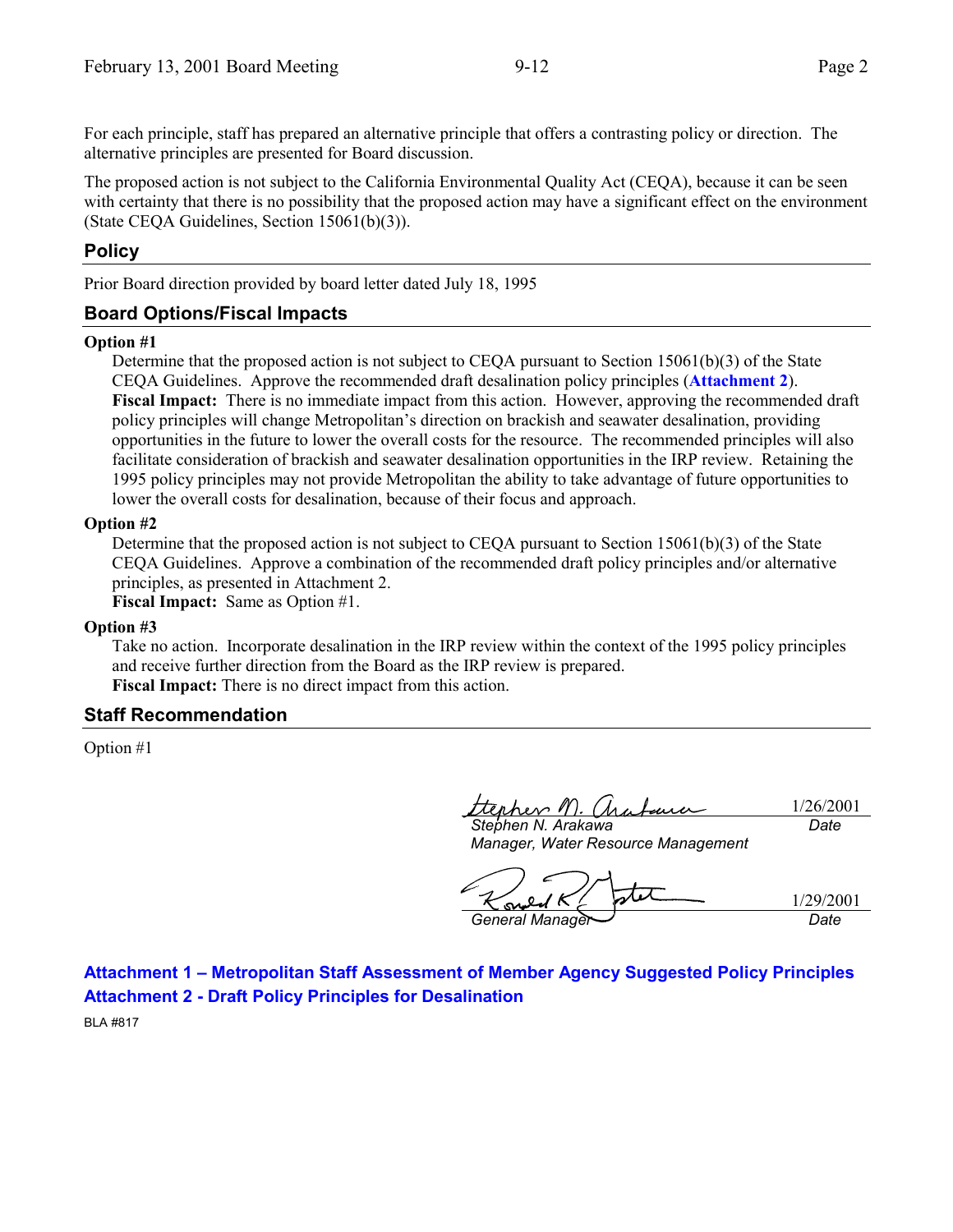#### **Metropolitan Staff Assessment of Member Agency Suggested Policy Principles for Brackish and Ocean Desalination For the Metropolitan Water District of Southern California (Submitted on 12/12/00 by the City of Long Beach, Central and West Basin MWD, and Inland Empire Utilities Agency)**

#### Member Agency Proposal

Metropolitan's Brackish Groundwater Desalination and Ocean Desalination (Desalination) efforts shall be in partnership with Member Agencies, shall be congruent with the current and updated Integrated Resource Plans (IRP), and in accordance with the following principles.

- 1. Metropolitan, when determining targets for desalinated water in updates to its IRP, shall:
	- a. Value the following benefits in the IRP:
		- Certainty of the supply source to actually deliver the planned level of supply far into the future (ie., the vulnerability of the supply to interruption from factors such as pollution, environmental demands, changes in water quality standards, public resistance to consuming the supply, potential of water rights disputes, and others);
		- diversified supply portfolio;
		- water reliability during both dry years and emergencies; location within Metropolitan's service area; improved water quality; and decreased demand on import conveyance and treatment.
	- b. Consider cost trends such as the long-term trends in decreased capital and operating cost of desalination plants.
	- c. Provide financial and other support for the develop of full-scale desalination on an incremental basis, in advance of the projected need for desalination, for the purpose of developing regional expertise in this technology rather than anticipating the initial development of multiple full-scale desalination project concurrently;

### *MWD Staff Assessment*

*The existing IRP specifically states that a comprehensive water resources plan should ensure: (1) reliability, (2) affordability, (3) water quality, (4) diversity of supply, and (5) adaptability for the region, while recognizing the environmental, institutional and political constraints to resource development.*

*The above (a) and (b) are not inconsistent with existing IRP policy and need not be restated. The question presented in (c) of whether Metropolitan should provide financial support to develop full scale desalination should follow, not precede the IRP review. The Board could, however, direct that in the IRP the staff analysis should consider development of "full-scale desalination on an incremental basis, in advance of the projected need for desalination, for the*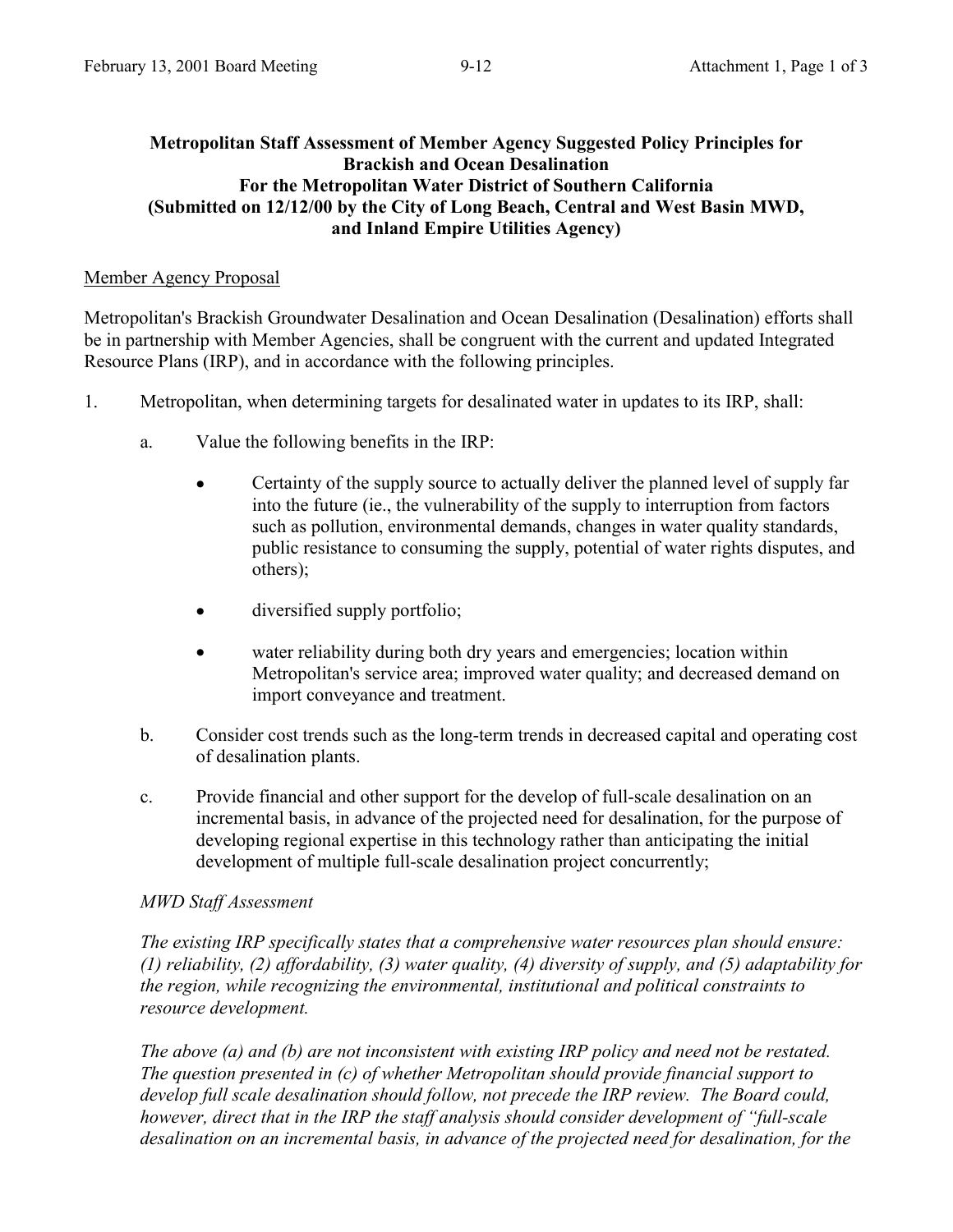*purpose of developing regional expertise in this technology rather than anticipating the initial development of multiple full-scale desalination projects concurrently."*

### Member Agency Proposal

2. Metropolitan shall participate financially with interested Member Agencies in development of desalination projects provided that the benefits to Metropolitan are commensurate with Metropolitan's investment. These benefits may, as noted above, include such things as improved water quality and water reliability.

### *MWD Staff Assessment*

*Rather than focus specifically on how Metropolitan shall financially contribute with the Member Agencies, policy should establish that:*

- ! *Metropolitan will seek to develop financial plans for desalination that combine federal, state, regional, and local funding and ensure that benefits are commensurate with investments from those sources.*
- ! *Metropolitan may partner with public and private entities for the development of desalination. Metropolitan will seek these partnerships through competitive processes to help further lower the costs for this resource.*

### Member Agency Proposal

3. Metropolitan shall, on its own or by supporting Member Agencies, pursue and secure viable and advantageous sites for future desalination plants, when economically feasible, prior to those sites being divested, developed or otherwise lost for future use.

### *MWD Staff Assessment*

*The emphasis on land alone may be too narrow, possibly constraining the Board from future action if it finds there are other components of desalination, such as permits, outfalls, pollution credits or co-location agreements, which are more critical. Policy should reserve the ability to move quickly if it is part of the IRP plan for desalination overall. Below is suggested alternative language:*

! *Metropolitan may pursue activities critical to the development of desalination, such as land or other property acquisition, that may be necessary in advance of the planning horizons established for the resource.*

### Member Agency Proposal

4. Metropolitan will remain open to traditional or innovative project development and implementation models for desalination, including participation by the private sector when done in the context of a partnership with a Metropolitan Member Agency.

### *MWD Staff Assessment*

*If the suggested language for Policy Principle No. 2 is incorporated, this principle would no longer be needed.*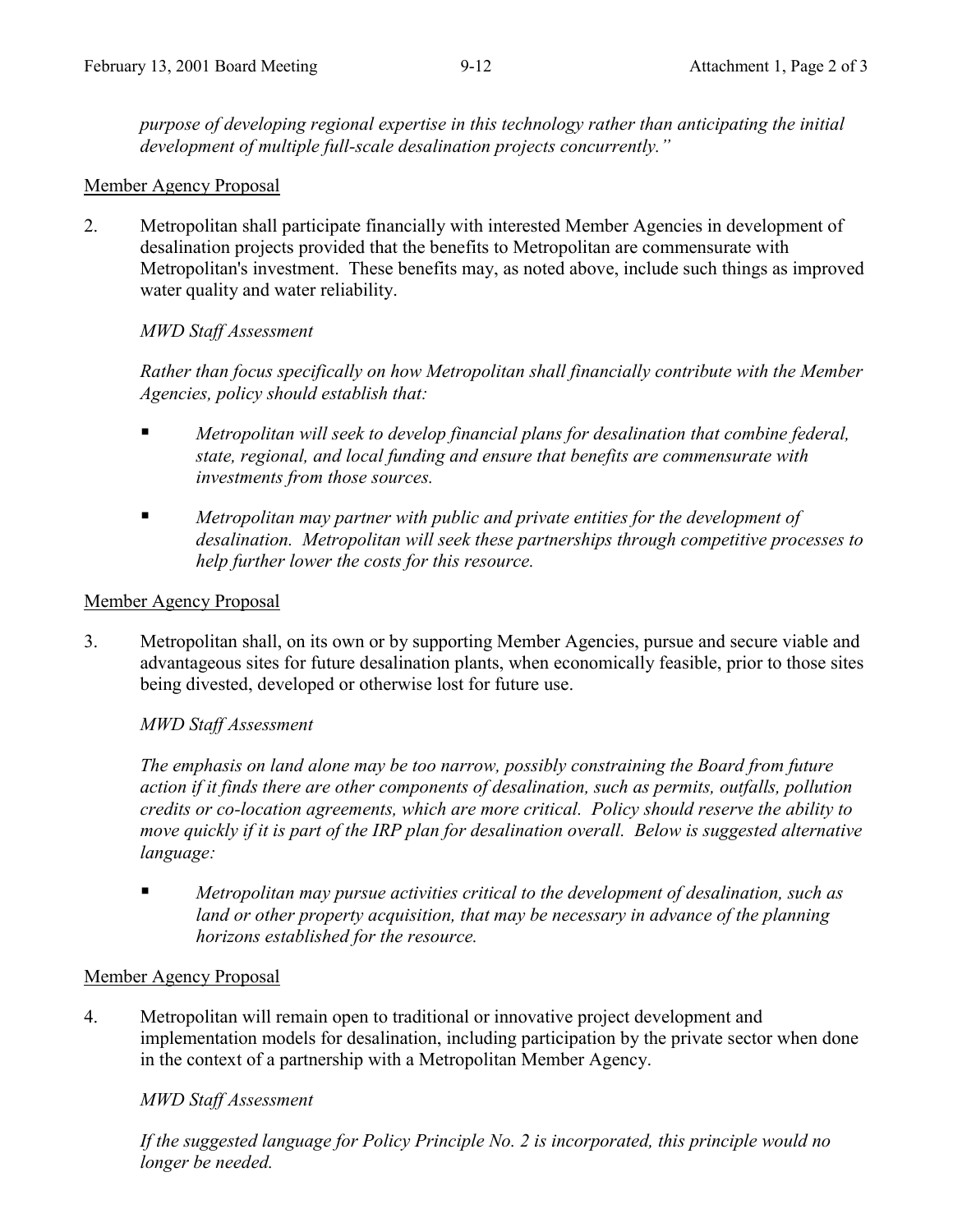#### Member Agency Proposal

- 5. Metropolitan shall work with its Member Agencies to:
	- a. Secure State, Federal or other sources of funds for desalination development;
	- b. Inform key State and Federal decision-makers at the State and Federal level about the role and potential for desalination in Southern California;
	- c. Inform and educate the Public about the role and potential for desalination in Southern California.

### *MWD Staff Assessment*

*A legislative strategy for desalination should focus on information, education, and consensus building for critical objectives that help with the funding of the resource. Below is suggested alternative language:*

- ! *Metropolitan will lead in the development of legislative strategies that, in coordination with the member agencies, build consensus among federal, state, and local policy makers to secure decisions favorable to the development of desalination for the region. These strategies will address:*
	- *a. Funding in the form of grants or loans from various sources.*
	- *b. Legislation that facilitates the components of the development process for desalination, such as financing, permitting, constructing and operating.*
	- *c. Informing and educating various constituencies on the critical role that desalination plays for the region's future.*

### Member Agency Proposal

6. Metropolitan may promote desalination research and innovation opportunities within Southern California.

### *MWD Staff Assessment*

*The language should be expanded to describe how and why Metropolitan would undertake research. The current efforts on the Desalination Research and Innovation Partnership (DRIP) have been successful and policy language should reflect that approach. Below is suggested alternative language:*

! *Metropolitan will promote desalination research and innovation through partnerships that competitively fund projects that provide benefits to the development of desalination for the region.*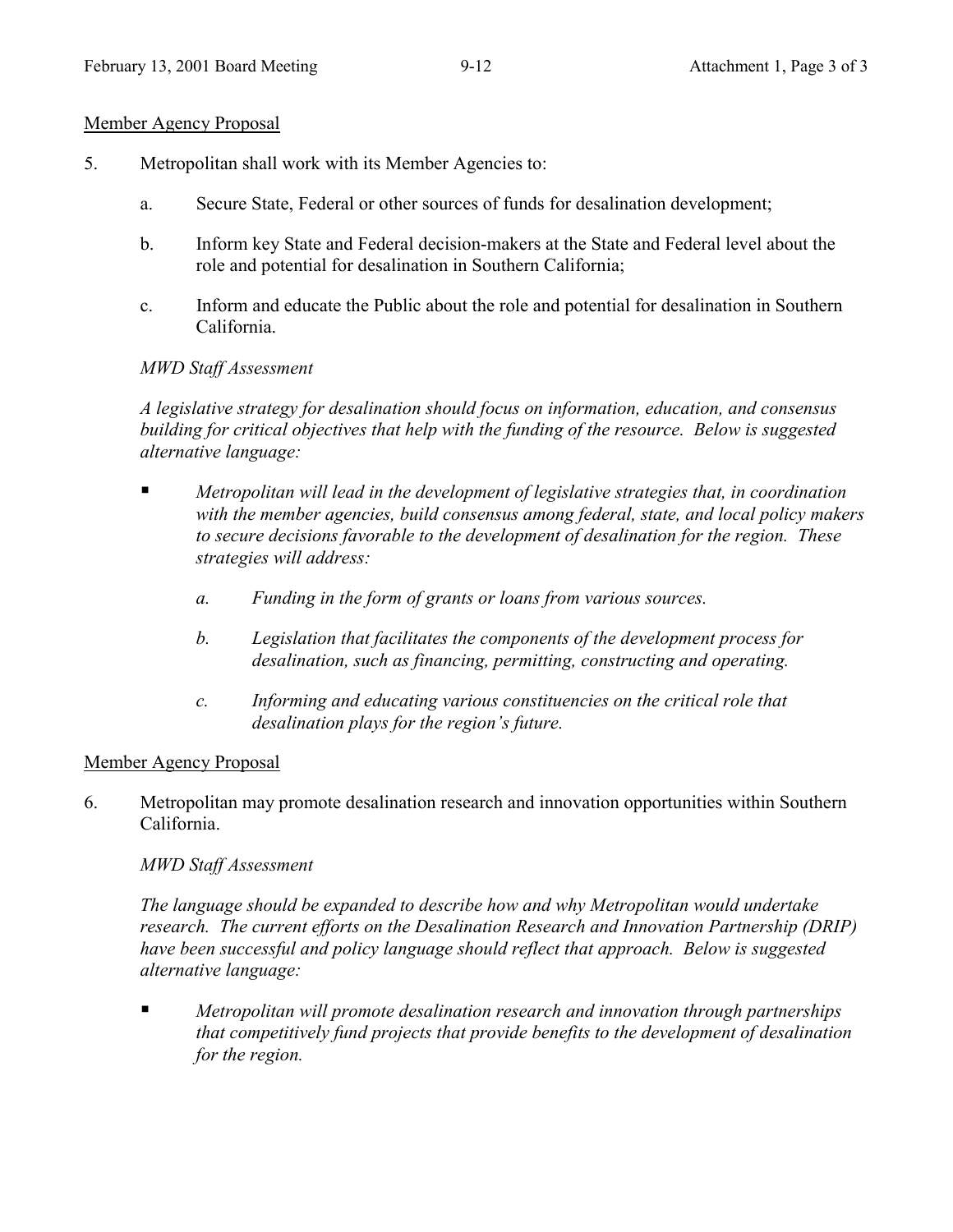## **Draft Policy Principles for Brackish and Seawater Desalination**

Whereas Metropolitan and its member agencies have a responsibility to provide adequate, reliable, high quality water supplies to meet the current and projected water demands in Southern California; and

Whereas the population and the corresponding demand for water in Southern California are both expected to increase by about 50 percent over the next 20 years; and

Whereas Southern California's economy is dependent on a reliable, high quality water supply and that the economy is expected to continue to grow further increasing the demand for additional water supplies over the next 20 years; and

Whereas Southern California currently relies on imported water for about half its drinking water supply; and

Whereas Southern California is increasingly having to look toward alternative water supplies rather than the additional development of its current imported supplies; and

Whereas Southern California is an arid region whose natural, high quality, reliable sources of fresh water are limited; and

Whereas Southern California borders the Pacific Ocean; and

Therefore, Metropolitan, in its search for reliable, cost-effective, high quality water acquired through environmentally sensitive means, shall coordinate with the member agencies the development of brackish water and seawater desalination (desalination) consistent with the following policy principles.

1. **Recommended Principle:** In its IRP analysis, Metropolitan shall consider development of fullscale desalination on an incremental basis, in advance of the projected need for desalination, for the purpose of developing regional expertise in this resource rather than anticipating the initial development of multiple full-scale desalination projects concurrently.

**Alternative Principle**: Metropolitan shall develop brackish and seawater desalination as the IRP establishes a time horizon for those resources, and shall develop only the most cost-effective projects first.

2. **Recommended Principle:** Metropolitan will seek to develop financial plans for desalination that combine federal, state, Metropolitan and other regional and local funding, and ensure that benefits including water quality and reliability are commensurate with investments from those sources.

Metropolitan may partner with public and private entities for the development of desalination. Metropolitan will seek these partnerships through competitive processes to help further lower the costs for this resource.